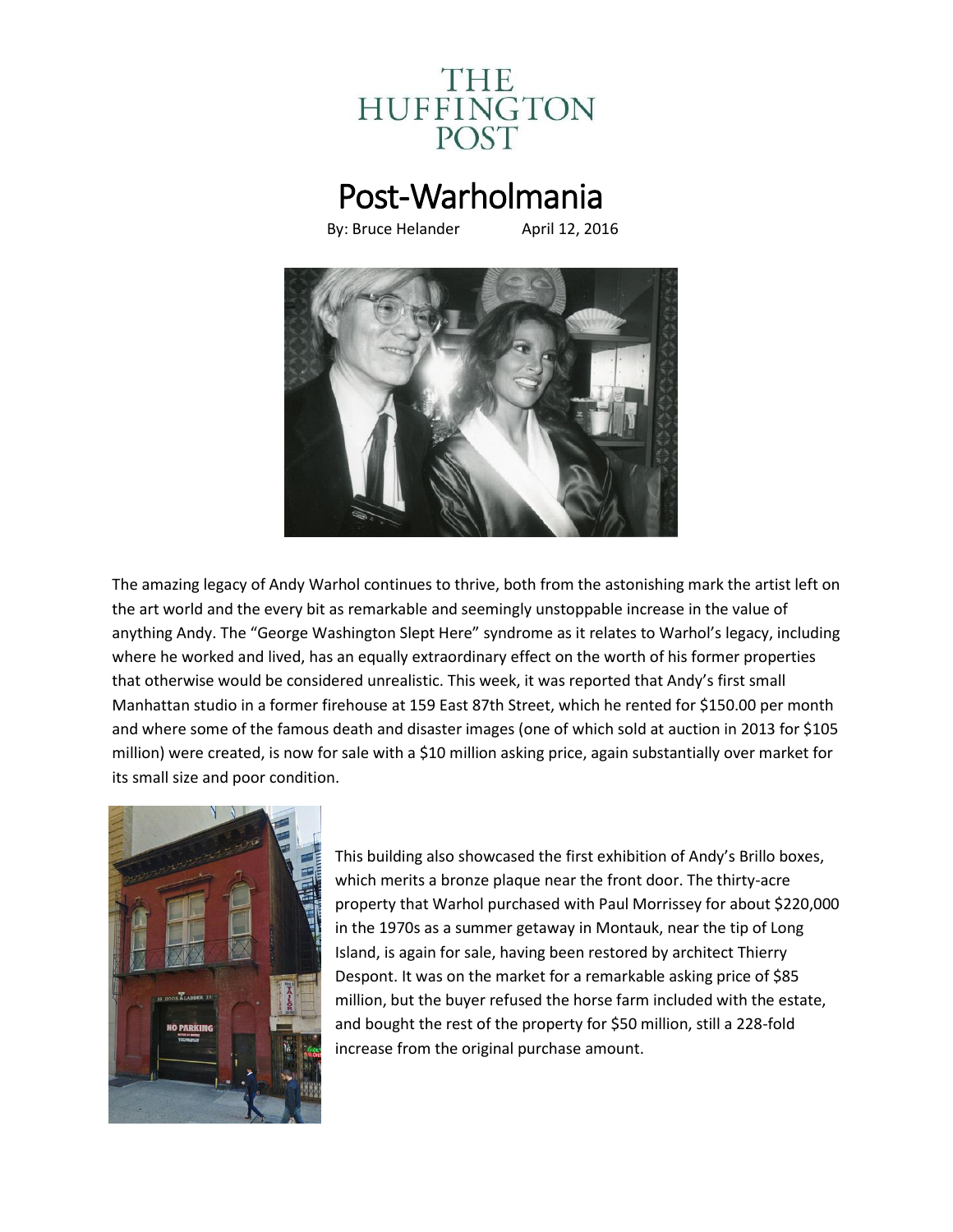The point is, that nearly thirty years after his untimely death, there still is a habitual fascination for all things Warhol, whether it is merchandise approved by the Warhol Foundation, limited editions, auction results, or vintage photographs of Andy and his friends, the captivation continues and for good reason. Warhol, who would have been 88 years old this coming summer, continues to be one of few great artists in history whose work remains stronger than ever with a glamorous, perpetually rising price tag to match.

The Boca Raton Museum of Art, celebrating its fifteenth year in their impressive new building, is commemorating this milestone with not one Warhol survey show, but three exhibitions that explore the depth and variety of the world of Andy Warhol.



The first, Warhol on Vinyl: The Record Covers, 1949-1987+, turns a unique lens on this artist's career, from his early years as a graphic designer to the cultural phenomenon he later became. This is a remarkable show of over 100 album covers, all taking advantage of Warhol's LP spin of recognizable branding. The second concurrent exhibit is a selection of classic prints from the collection of Marc Bell, which presents Andy's iconic images, such as Campbell's soup cans, Dollar Signs, Flowers, and even Chairman Mao, who would be delighted to know, if he were alive, that China has overtaken Britain and America as the leading consumer of contemporary art.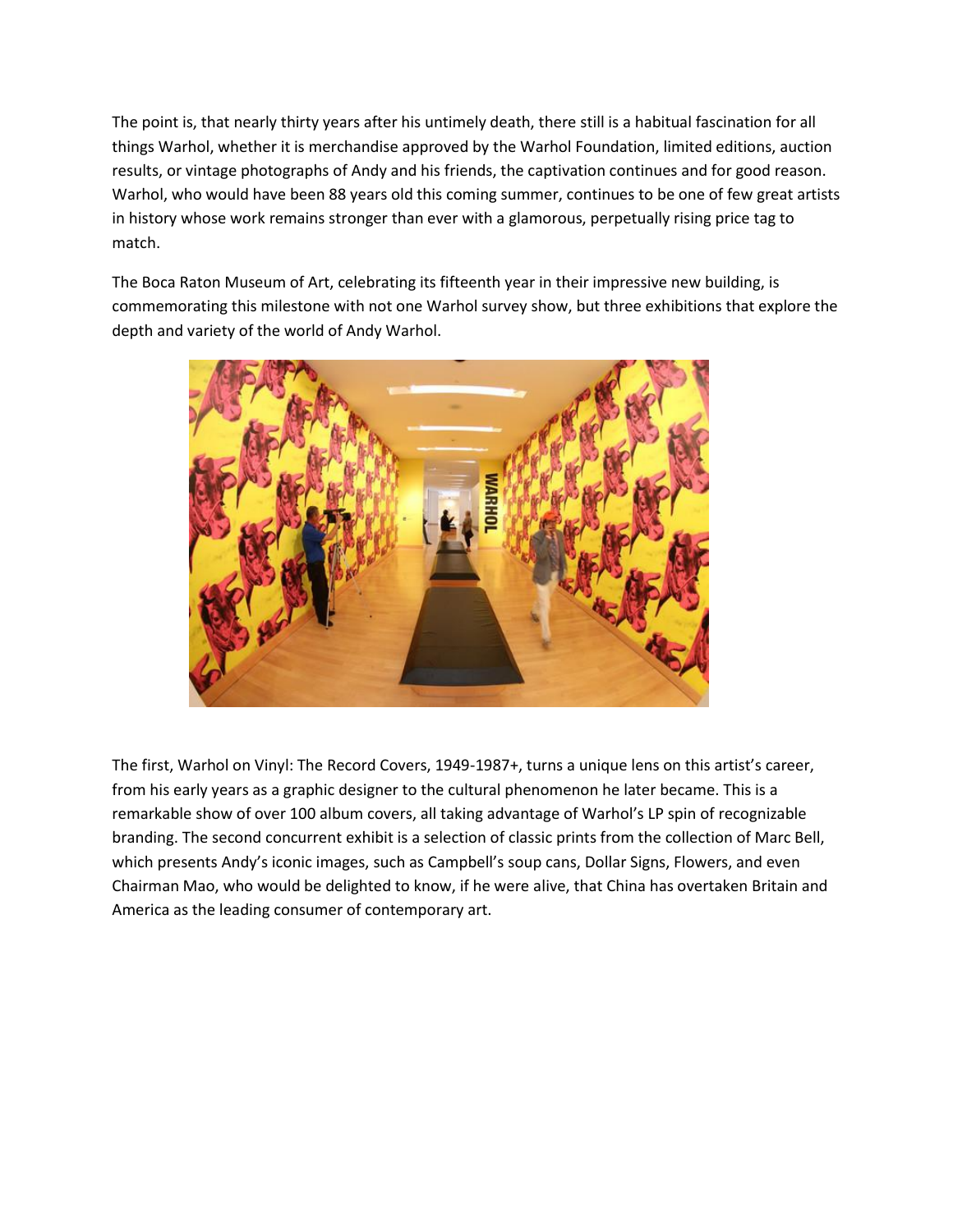

The third leg of this trifecta is an amazing presentation of candid photographs by Bob Colacello, titled In and Out with Andy. Colacello was in the right place at the right time, when as a degree candidate in film criticism from Columbia University he wrote a review for the Village Voice on Warhol's early film "Trash," which Bob hailed as a "great Roman Catholic masterpiece." As luck would have it, Andy read the review and invited Colacello to contribute to Interview, and just a few months later, at the age of twenty-eight, he became the editor for the next decade. The magazine flourished under Colacello's direction, and also became an important instrument in the continuing success of Warhol's career. This exhibition consists of images Bob took with his small black Minolta camera, given to him by the art dealer Thomas Ammann, which could be hidden in his jacket pocket.

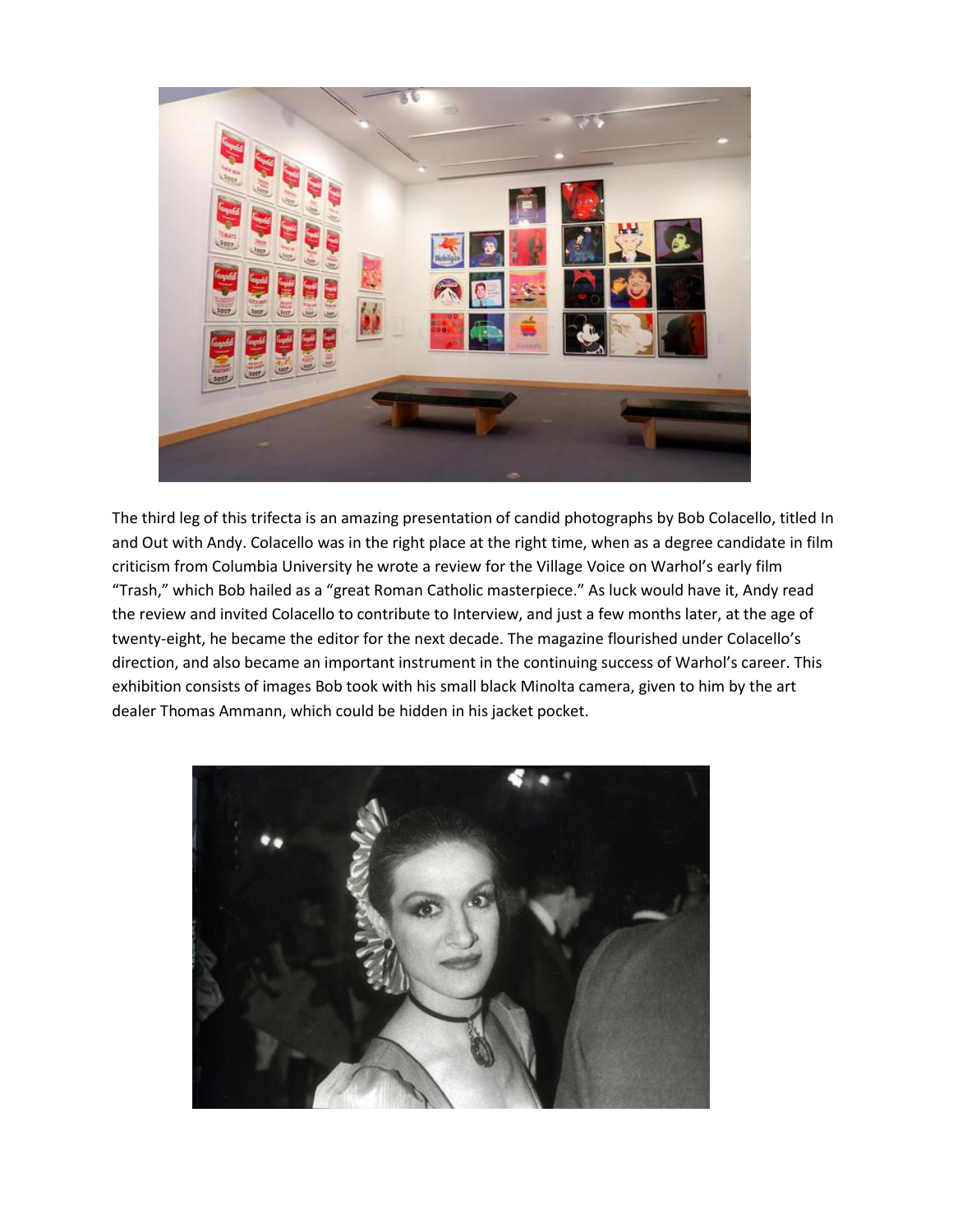Bob was with Andy constantly as one-half of their dynamic duo, and that meant going out every night to an endless array of cocktail parties, dinner parties, art openings, film premieres and after hours clubs.

This is the first museum show of these intimate portraits of Andy and friends, which includes snapshots of Mick Jagger, Liza Minnelli and Truman Capote, among dozens of others on display.



I had the distinct pleasure of interviewing Colacello during the exhibition, which continues through May 1, and it gave me personal insights that I never had before and reinforced my long standing conviction that Andy Warhol was one of the most inventive artists of all time. (A five minute excerpt of the interview can be viewed on here: https://www.youtube.com/watch?v=22d2GHeigsQ&feature=youtu.be  $\lambda$